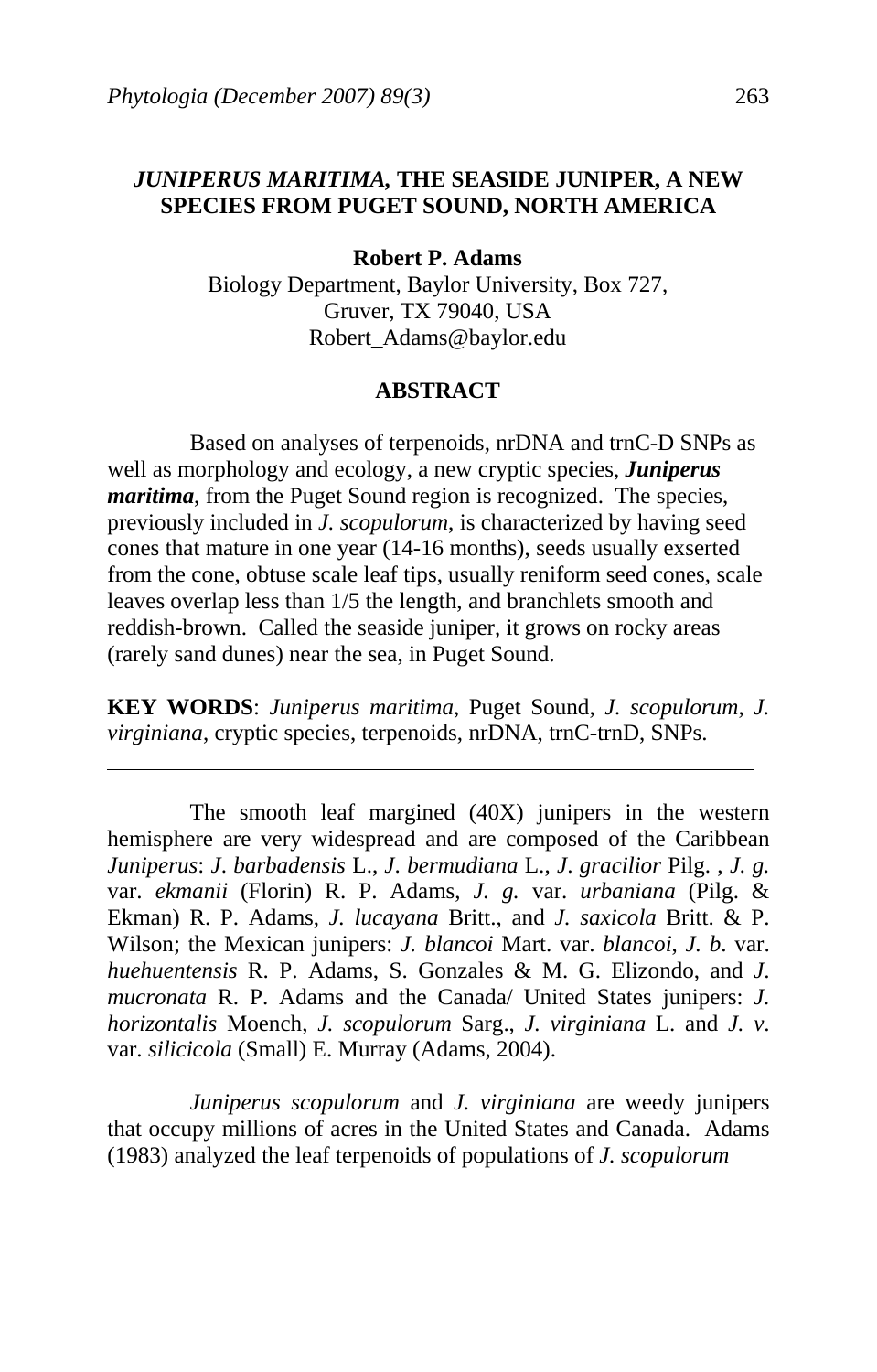

Figure 1. Contoured differentiation based on the first 6 canonical axes using leaf terpenoid data (from Adams, 1983). Areas with close contour lines are areas of high differentiation.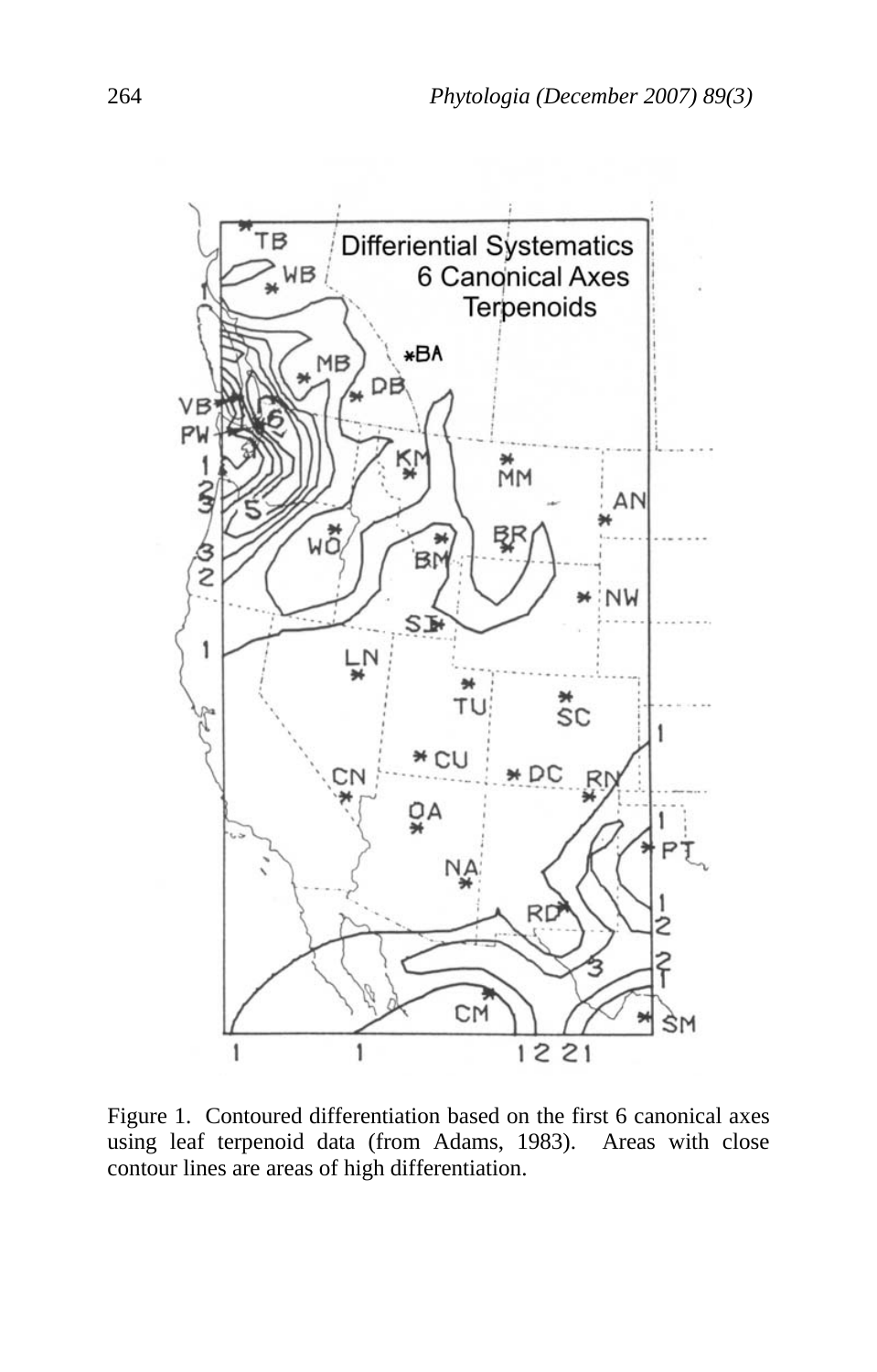from throughout its range and found that much of the variation within putative *J. scopulorum* was due to differentiation in populations from Puget Sound from the balance of the range of *J. scopulorum* (Fig. 1). The differentiation of the two populations sampled in the Puget Sound (VB, Vancouver Isl., B.C.; PW, Whidbey Isl., WA) accounted for 50.2% of the variance among all 17 populations (Adams, 1983). It was hypothesized that the Puget Sound populations have been genetically isolated from the main, Rocky Mountain populations since the Pleistocene (or earlier) (Fig. 2). Notice (Fig. 2, A) that the Puget Sound



Figure 2. A. Maximal Wisconsin ice cover showing the extinction of local populations of *J. scopulorum*. B. Proposed refugia and recolonization following the Wisconsin (adapted from Adams, 1983).

populations were thought to have retreated to a refugium south of the their present distribution and that no common refugia are indicated for the Puget Sound populations and *J. scopulorum* from the Rocky Mountains (Fig. 2 B).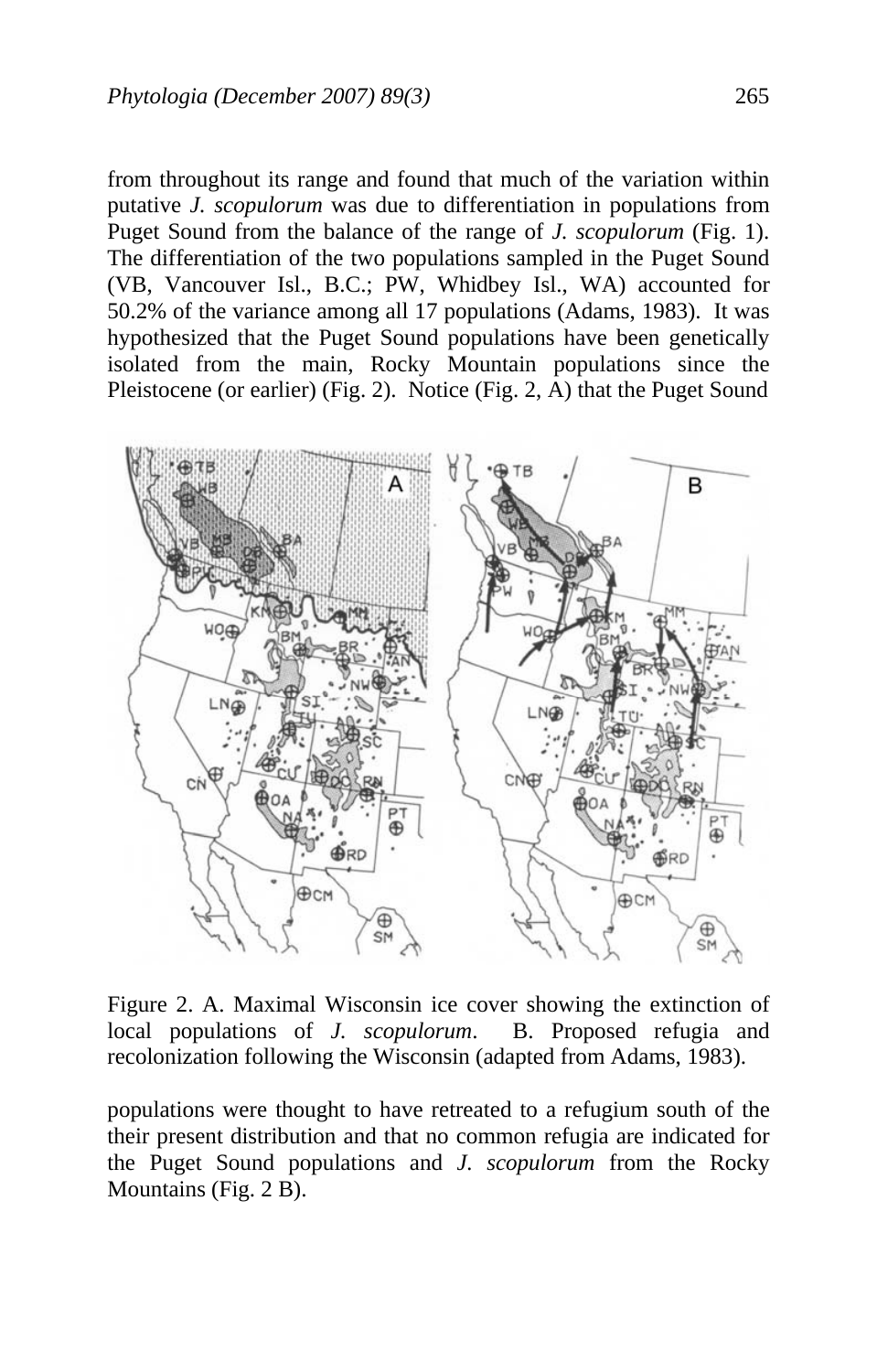Recently, Schwarzbach et al. (2008), using combined ITS and trnC-D sequence data in their study of the phylogeny of *Juniperus*, found that an individual from Puget Sound came out in the clade with *J. virginiana*, not in the clade with *J. scopulorum*. This prompted the author to reexamine the terpenoid data (Adams, 1983). Figure 3 shows a PCO of the terpenoids. Four distinct entities are resolved: *J. horizontalis*, *J. scopulorum*, *J. virginiana*, and the Puget Sound populations. It should be noted that each stick represents the mean of 15 individuals (a total of 441 individuals analyzed for over 100 terpenoids, with the 30 terpenoids with the highest F ratios utilized for PCO). These data are robust and must be given significant weight in assigning the taxonomic position of the Puget Sound populations.



Figure 3. Principal coordinate ordination (PCO) utilizing terpenoid data from Adams (1983). Each of the sticks represents population mean of 15 individuals, except for the 2 Puget Sound populations that contained 8 and 13 samples.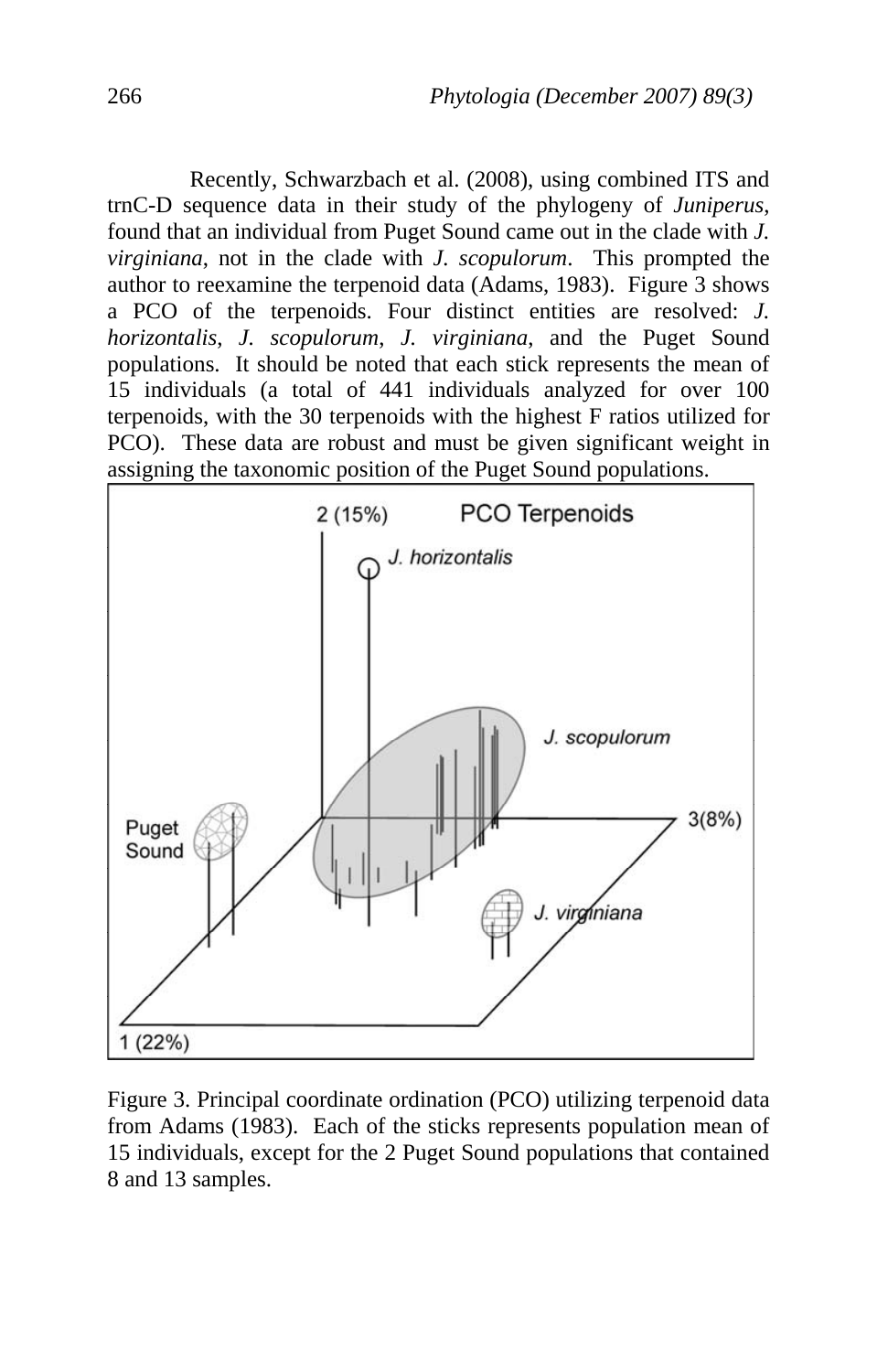Because the ITS and trnC-D sequence data (Schwarzbach et al. 2008) fails to support a conspecific status of the Puget Sound population and *J. scopulorum*, it seemed prudent to make additional collections and analyze additional samples using several DNA methods.

 The purpose of this paper is to compare ITS and trnC-D SNPs (single nucleotide polymorphisms) analyses of junipers from Puget Sound with *J. scopulorum* and *J. virginiana* with previous terpenoid, morphological and ecological data to determine the taxonomic status of the Puget Sound (seaside) juniper.

# **MATERIALS AND METHODS**

 Specimens used in this study are shown in table 1. Voucher specimens are deposited at BAYLU herbarium Baylor University.

 One gram (fresh weight) of the foliage was placed in 20 g of activated silica gel and transported to the lab, thence stored at  $-20^{\circ}$  C until the DNA was extracted. DNA was extracted using the Qiagen DNeasy mini kit (Qiagen Inc., Valencia CA).

## **SNPs obtained from DNA sequencing**

 ITS and trnC-trnD amplifications were performed in 50 µl reactions using 10 ng of genomic DNA, 3 units Qiagen Taq polymerase, 5 µl 10x buffer (final concentration: 50 mM KCl, 10 mM Tris-HCl (pH 9), 0.01% gelatin and 0.1% Triton X-100), 1.75 mM MgCl<sub>2</sub>, 20 µl Q solution (2X final), 400 µM each dNTP, 1.8 µM each primer and 4%(by vol.) DMSO.

Primers (5'-3'):

ITS: ITSA = GGA AGG AGA AGT CGT AAC AAG G; ITSB = CTT TTC CTC CGC TTA TTG ATA TG. ITSA and ITSB primers from Blattner (1999).

trnC-trnD: CDFor: CCA GTT CAA ATC TGG GTG TC CDRev: GGG ATT GTA GTT CAA TTG GT

CDFor, CDRev primers from Demesure et al. (1995). CD10F: AAA GAG AGG GAT TCG TAT GGA CD3R: AAC GAA GCG AAA ATC AAT CA

CD10F and CD3R primers from Andrea Schwarzbach (per. comm.)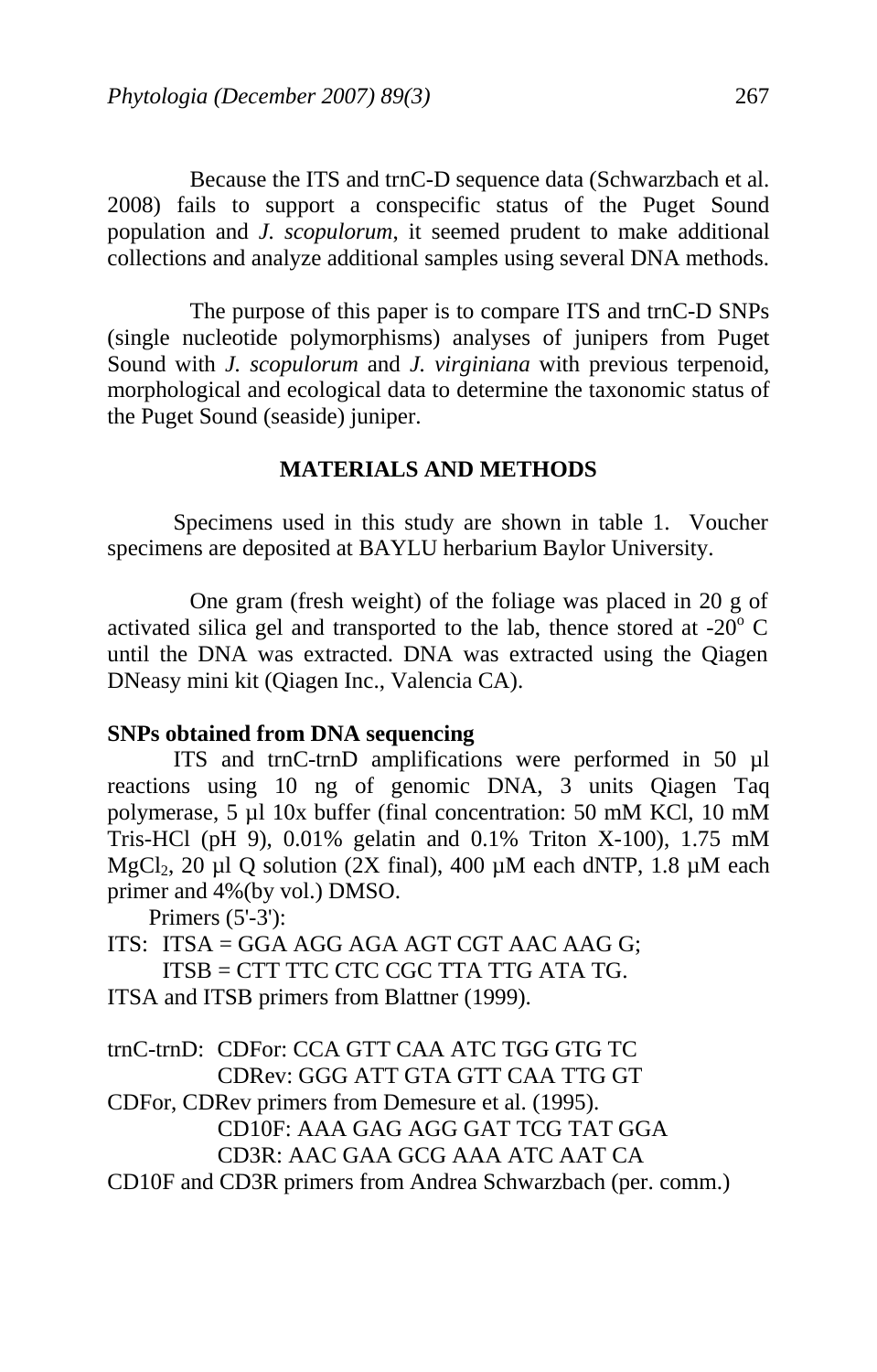The following PCR conditions were used: MJ Research Programmable Thermal Cycler, 45 cycles, 94°C (1 min.), 50°C (1 min.),  $72^{\circ}$ C (1 min.), with a final step of  $72^{\circ}$ C (5 min.). The PCR reaction was subjected to purification by agarose gel electrophoresis (1.5% agarose, 45 min.). The nrDNA primers (ITSA, ITSB) produced a band of approx. 1120 bp. The internal trnC-trnD primers, CD10F-CD3R produced a band of approx. 850 bp. In each case the band was excised and purified by use of a Qiagen QIAquick gel extraction kit.

 The gel purified DNA band with the appropriate primer was sent to McLab Inc. for sequencing. Sequences for both strands were edited and a consensus sequence was produced using Chromas, version 2.31 (Technelysium Pty Ltd.). Alignments were done using Clustal W and then manually corrected. Indels were coded with a "-" for the first nucleotide and "I" for succeeding nucleotides such that an indel was treated as a single mutation event. Sequences were deposited in GenBank (table 1).

#### **SNPs analyses**

 Aligned data sets (nrDNA and trnC-trnD) were analyzed by CLEANDNA (Fortran, R. P. Adams) to remove invariant data and nucleotides that only varied by a single polymorphism among individuals. Mutational differences were computed by comparing all SNPs, divided by the number of comparisons over all taxa  $(=$  Gower metric, Gower, 1971; Adams, 1975). Principal coordinate analysis was performed by factoring the associational matrix using the formulation of Gower (1966) and Veldman (1967). A minimum spanning network was constructed by selecting the nearest neighbor for each taxon from the pair-wise similarity matrix, then connecting those nearest neighbors as nodes in the network (Adams, et al. 2003).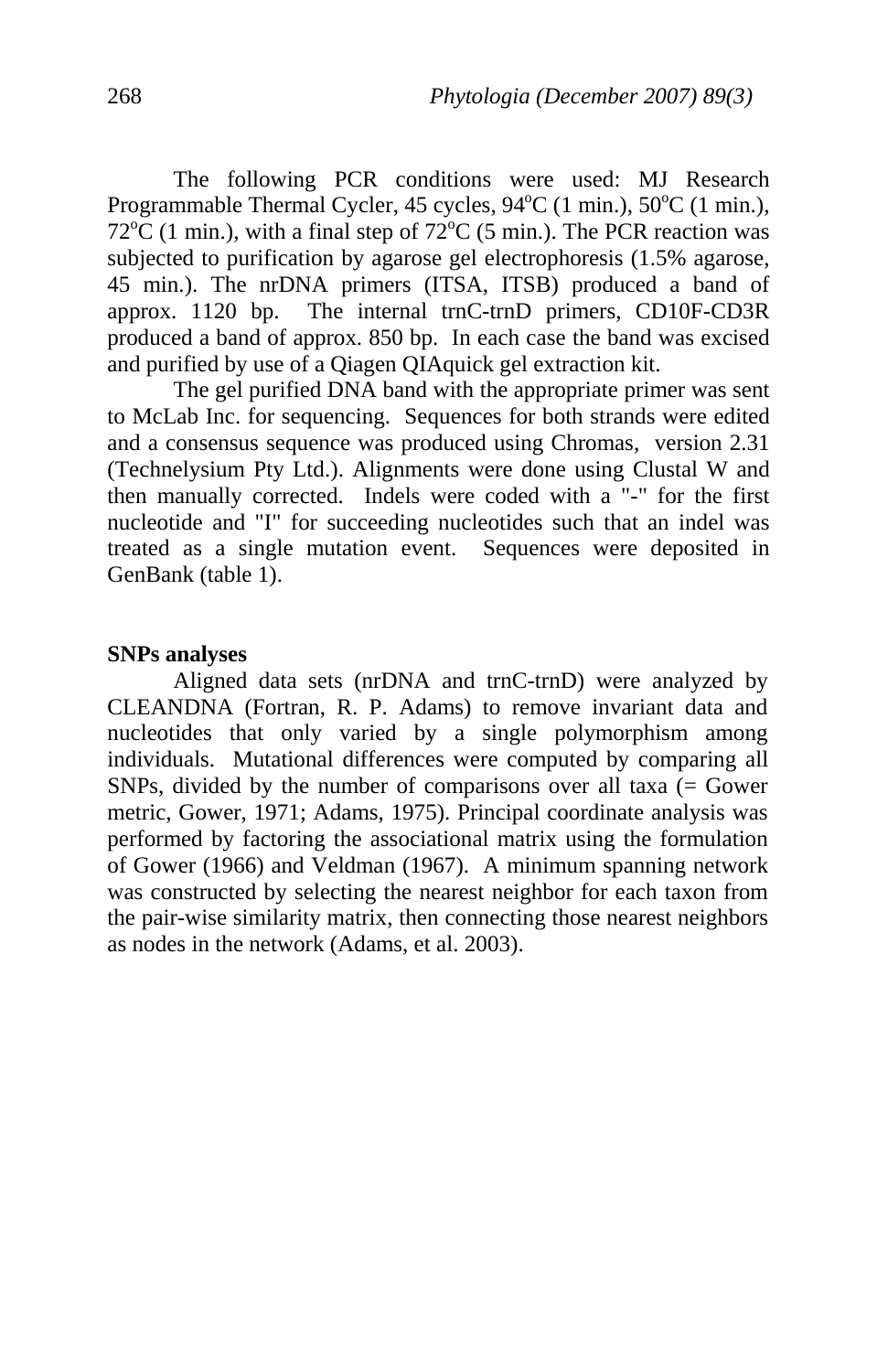| Taxon/collection #    | Location             | GenBank acc.        |
|-----------------------|----------------------|---------------------|
| J. scopulorum,        |                      |                     |
| <b>Adams 10895</b>    | Kamas, UT            | ITS:<br>EF608963-65 |
| $-10897$              |                      | trnCD EF608988-90   |
| J. virginiana         |                      |                     |
| Adams 6753-6755       | Hewitt, TX           | ITS:<br>EF608980-82 |
|                       |                      | trnCD: EF609002-04  |
| <b>Adams</b> 10230    | Knoxville, TN        | ITS:<br>EF608973-75 |
| $-10232$              |                      | trnCD: EF608996-98  |
| J. v. var. silicicola |                      |                     |
| Adams 9186-88         | Ft. DeSoto Park,     | EF608977-79<br>ITS: |
|                       | Mullet Key, FL       | trnCD: EF609009-11  |
| J. maritima           |                      |                     |
| Adams 11056-58        | Brentwood Bay (BB)   | trnCD: EF608985-87  |
|                       | Vancouver Isl., BC   |                     |
| Adams 11061-63        | Cowichan Bay (CB)    | ITS:<br>EF608968-70 |
|                       | Vancouver Isl., BC   | trnCD: EF608992,    |
|                       |                      | EF609007,           |
|                       |                      | EF608993            |
| Adams 11064           | Yellow Point (YP)    | ITS:<br>EF608984    |
|                       | Vancouver Isl., BC   | trnCD: EF608991     |
| Adams 11065-66        | Lesqueti Isl. (LS)   | EF608967<br>ITS:    |
|                       | BC                   | trnCD: EF609000-01  |
| Adams 11067-68        | Friday Harbor (FH)   | ITS:<br>EF608971    |
|                       | San Juan Isl., WA    | trnCD: EF608994-95  |
| Adams 11075           | Whidbey Isl. (WI)    | ITS:<br>EF608983    |
|                       | Cranberry L., WA     | trnCD: EF609005     |
| Adams 11076           | Fidalgo Isl. (FI)    | ITS:<br>EF608972    |
|                       | State Park, WA       | trnCD: EF609006     |
| Adams 11077-78        | Skagit Isl. (SK), WA | EF608966,<br>ITS:   |
|                       |                      | EF608976            |
|                       |                      | trnCD: EF609008,    |
|                       |                      | EF608999            |

Table 1. Specimens collected, locations and GenBank accession numbers. All specimens deposited at BAYLU.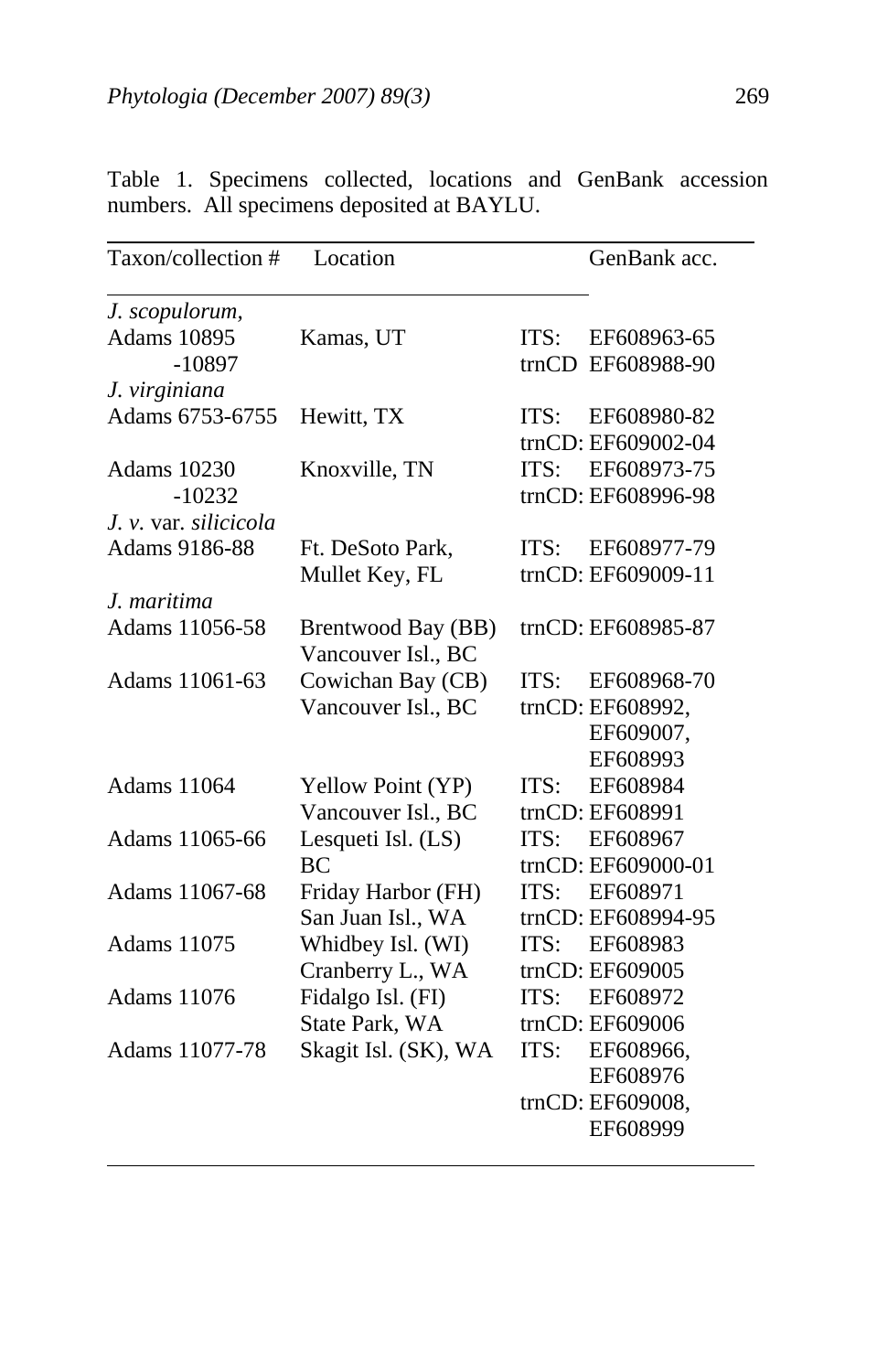### **RESULTS AND DISCUSSION**

 Analysis of the nrDNA (ITS) sequences revealed little variation among these essentially sibling species. One exception was individual 11076 from Fidalgo Island, WA that had a 67 bp deletion at position 399. The tree appeared to be morphologically similar to other trees in the area and it is assumed that this indel represents a single mutational event. A few single nucleotide mutations were found among individuals and removed from the data. This resulted in 18 SNPs among *J. scopulorum*, *J. virginiana*, *J. v.* var. *silicicola* and the Puget Sound (seaside) junipers. Factoring the associational matrix resulting in eigenroots that accounted for 55.4%, 24.8%, 6.1%, and 4.2% before they began to asymptote. Notice that two degrees of freedom (axes 1,2) accounted for 80.2% of the variance! This implies that there are only 3 groups  $(n-1 = 2)$ .

 Ordination of the individuals (Fig. 4) revealed three groups: *J. scopulorum*, *J. virginiana* (including var. *silicicola*) and the Puget Sound junipers. The minimum spanning network shows (Fig. 4) that the Puget Sound junipers are nearly equidistant between *J. scopulorum* (5 bp) and *J. virginiana* (4 bp). The ITS SNPs, although not plentiful, are fully congruent with the terpenoid and morphological data.

 Analysis of the trnC-trnD cpDNA sequences proved to be difficult. Numerous indels and single mutational events were present. Figure 5 shows the variation encountered in the sequence length (1580 bp). This includes both nucleotide substitutions and single indels. NCBI blast of the region from CD10F to CD3R did not yield information on the nature of the conserved regions where these primers reside.

 Each of the *J. v.* var. *silicicola* samples (3 indvs.) had a 254 bp deletion in the CD10F - CD3R region not found in any other samples. *Juniperus v. var. silicicola* is a coastal juniper from the sand foredunes of se United States. Analyses including *J. v.* var. *silicicola* samples in the data set showed it to be quite differentiated in its trnC-trnD sequence, so these were removed from further consideration for the trnC-trnD data.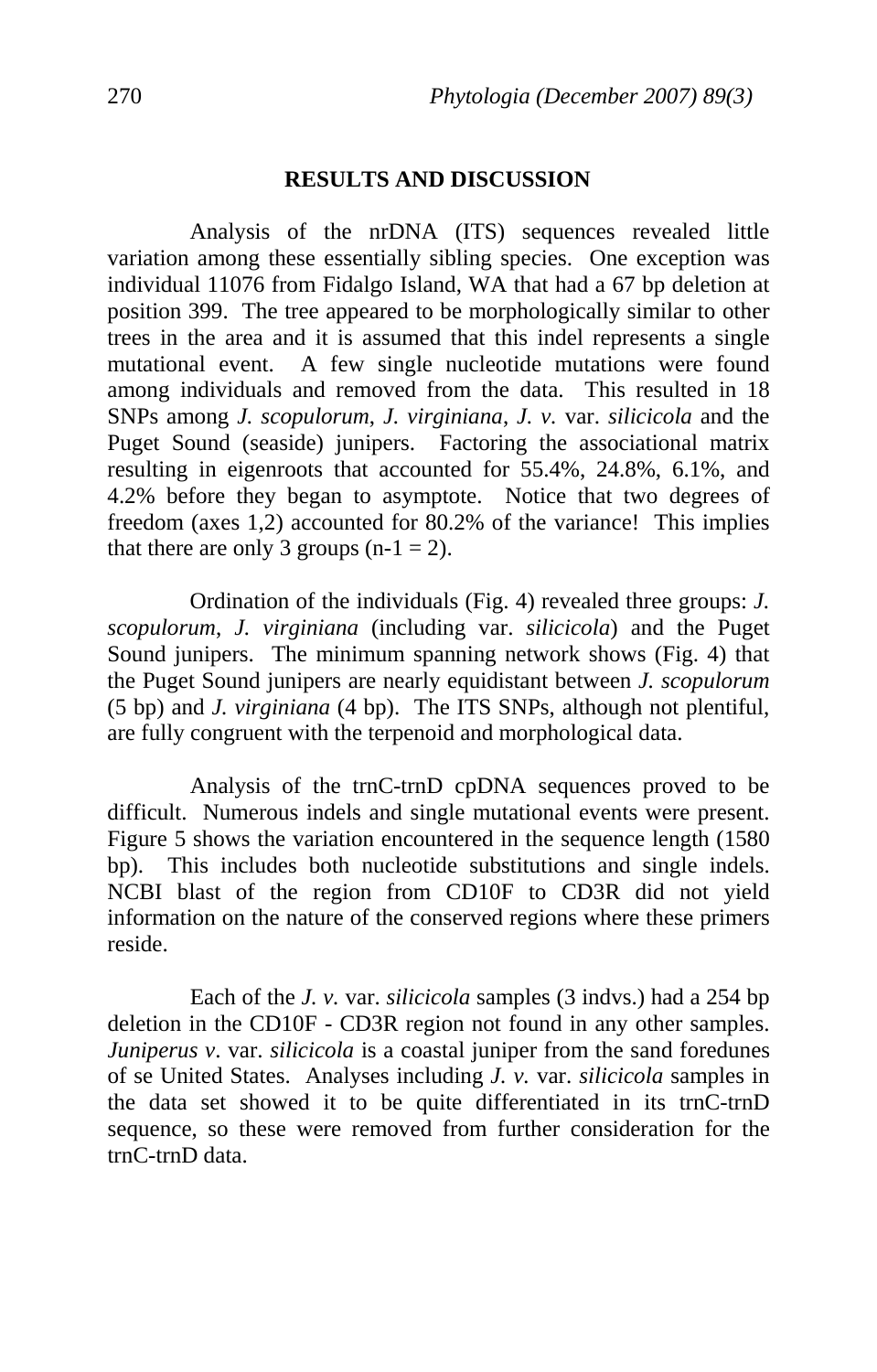

Figure 4. PCO ordination of based on 18 SNPs of ITS sequence data.

*Juniperus scopulorum* (3 indvs.) each had a 4 bp (TATA) insert at position 986, not shared with either *J. virginiana* or the Puget Sound junipers. *Juniperus virginiana* (6 indvs.) had an insert of 4 bp (TTTT) at position 262 not found in any other samples.

 Four trees in the study had a 4 bp indel at position 712. These trees were from Friday Harbor (TATT, TATT) , Fidalgo Island (TAAT) and Whidbey Island (TAAT). The population from Fidalgo Island is only about 10 km north of the Whidbey Island population. However, the Skagit Island population, only 5 km east of the Whidbey Island population, did not have the indel.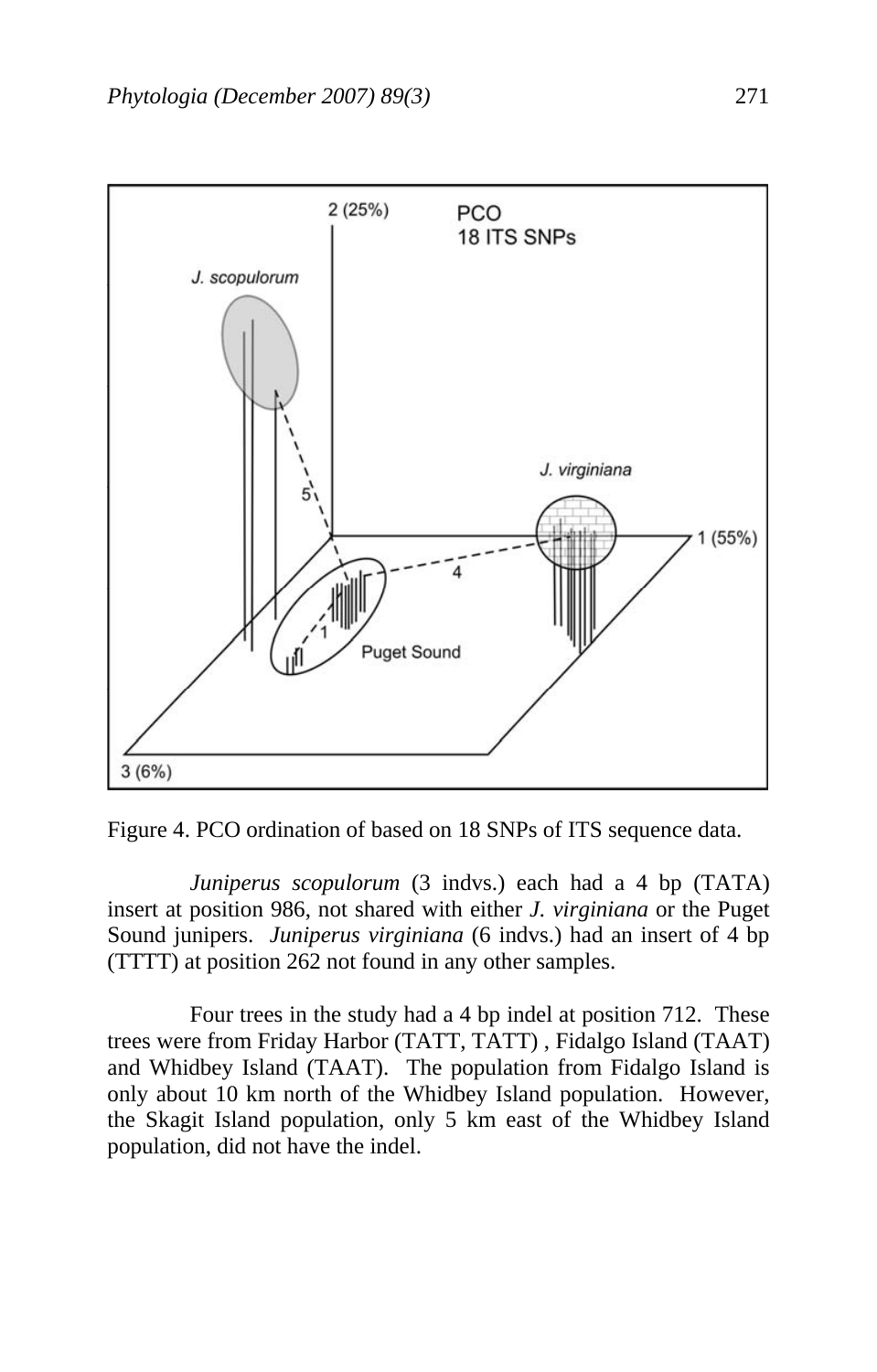

Figure 5. Frequency distribution of variable sites in the trnC-trnD region.

 Principal Coordinates analysis of the association measures using 78 polymorphic SNPs from the trnC-trnD sequences produced three eigenroots before the eigenroots began to asymptote. These three eigenroots accounted for 25.8%, 14.6% and 11.6% of the variation among individuals. Three eigenroots implies that 4 groups are present in the data. However, ordination (Fig. 6) shows two principal groups: *J. scopulorum* and *J. virginiana* / Puget Sound individuals.

 These two groups (axis 1) accounted for 26% of the variation among the individuals. There is a partial separation of the *J. virginiana* individuals (V, fig. 6), but it is incomplete. Considerable variation exists among the Puget Sound individuals, but a detailed examination failed to correlate their ordination with geography.

 The trnC-trnD data seem similar to the trnL-trnF cp data from *J. occidentalis* Hook. var. *australis* (Vasek) A. & N. Holmgr.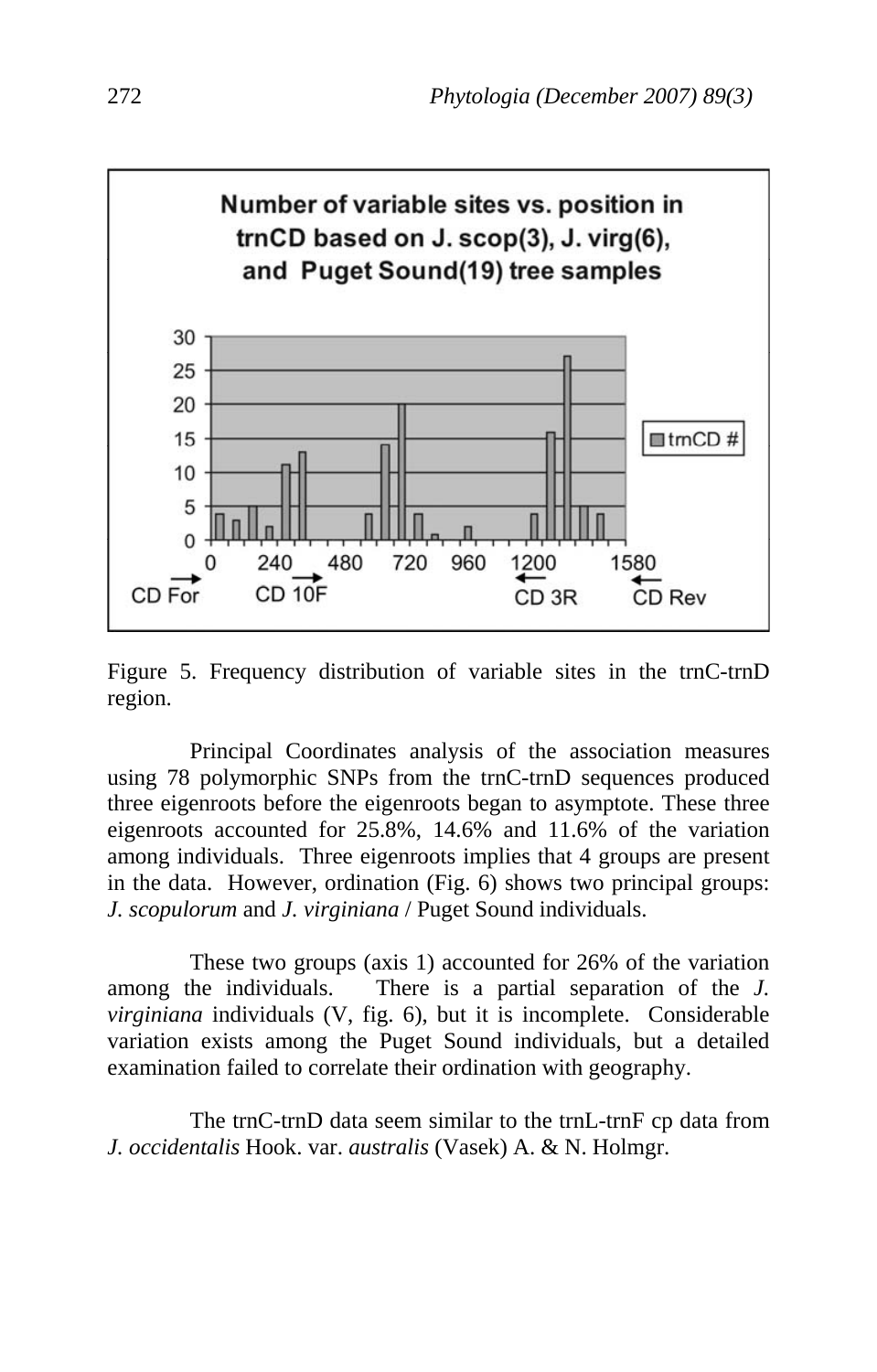

Figure 6. PCO ordination of *J. scopulorum*, *J. virginiana* and Puget Sound individuals based on 78 SNPs.

(now *J. grandis* R. P. Adams) and *J. osteosperma* (Torr.) Little from Terry et al. (2000). The latter workers found that a cp haplotype, a mutation at position 436 (at the 3' position of the *Tru 9I* restriction site), was invariant within *J. o.* var. *australis* (*J. grandis*), but varied clinally (with some notable exceptions) from the area of sympatry (w. Nevada) to Utah. However, several populations in UT, CO and WY, the farthest removed from *J. o.* var. *australis*, had high frequencies of the cp haplotypes. They considered three explanations: inheritance of ancestral polymorphism, intraspecific polymorphism, and hybridization between *J. occidentalis* var. *australis* and *J. osteosperma*. Of course, Vasek (1966) has already made a strong case for hybridization between these taxa based on morphological data. Terry et al. (2000) opted for the hybridization (and introgression) as the explanation with gene flow (via pollen) from *J. o.* var. *australis* to typical *J. osteosperma*. This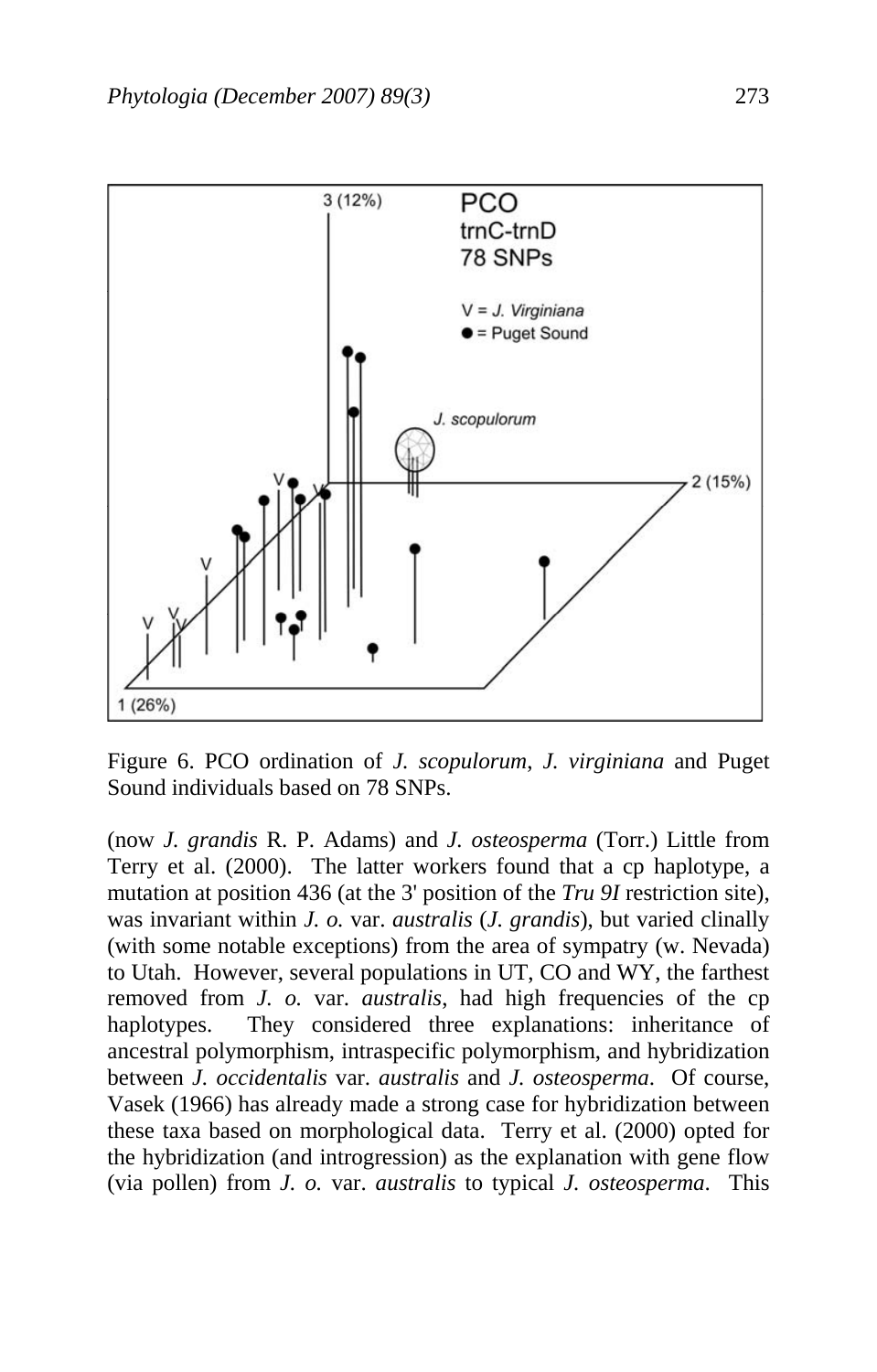would be in agreement with the transfer of cpDNA via pollen from *J. o.* var. *australis*, but not the reverse flow. However, one can not rule out the persistence of ancestral cpDNA as another explanation. In any case, analysis of the trnL-trnF sequences gave a picture of incomplete separation between these morphologically well defined *Juniperus* species.

 This appears to be the case for trnC-trnD cp data for *J. virginiana* and the Puget Sound junipers. The trnC-trnD PCO (Fig. 6) stands in contrast to the terpenoid data (Fig. 3) and ITS data (Fig. 4).

 A striking aspect of the Puget Sound, seaside junipers is their habitat. They all grow at the seaside (or lakeside) on granite or sand (Fig. 7). This is a very different kind of habitat than that found in *J. scopulorum* and *J. virginiana*. *Juniperus scopulorum* grows on dry, rocky mountainous soils. *Juniperus virginiana* is more cosmopolitan, growing in limestone areas as well as deep soils. Both *J. scopulorum* and *J. virginiana* are weedy junipers that invade old fields and disturbed roadsides. In contrast, the seaside juniper is not weedy and usually appears as if it is relictual (i.e., older trees, with few or no seedlings). The Puget Sound juniper's habitat seems to be very restricted and has only been collected in a few locations (Fig. 7). The Puget Sound climate is very different than the Rocky Mountain or the eastern US climates, having a mild, wet regime. In short, the Puget Sound juniper has evolved physiological genes to facilitate its growth in such an environment.

 Is the Puget Sound, juniper a distinct species? Ownbey (1950) has provided us with a very practical species definition. He emphasizes that species are natural groups, characterized by: 1. a combination of distinctive morphological features (and/or chemical/ DNA features, *my addition*); 2. The taxa are reproducing under natural conditions; and 3. There is not free gene exchange between the taxa concerned.

 How can we apply the 'Ownbey species concept' to the present taxonomic problem?

1. The taxa are natural groups, characterized by a combination of distinctive morphological features (and/or chemical/ DNA features, *my addition*).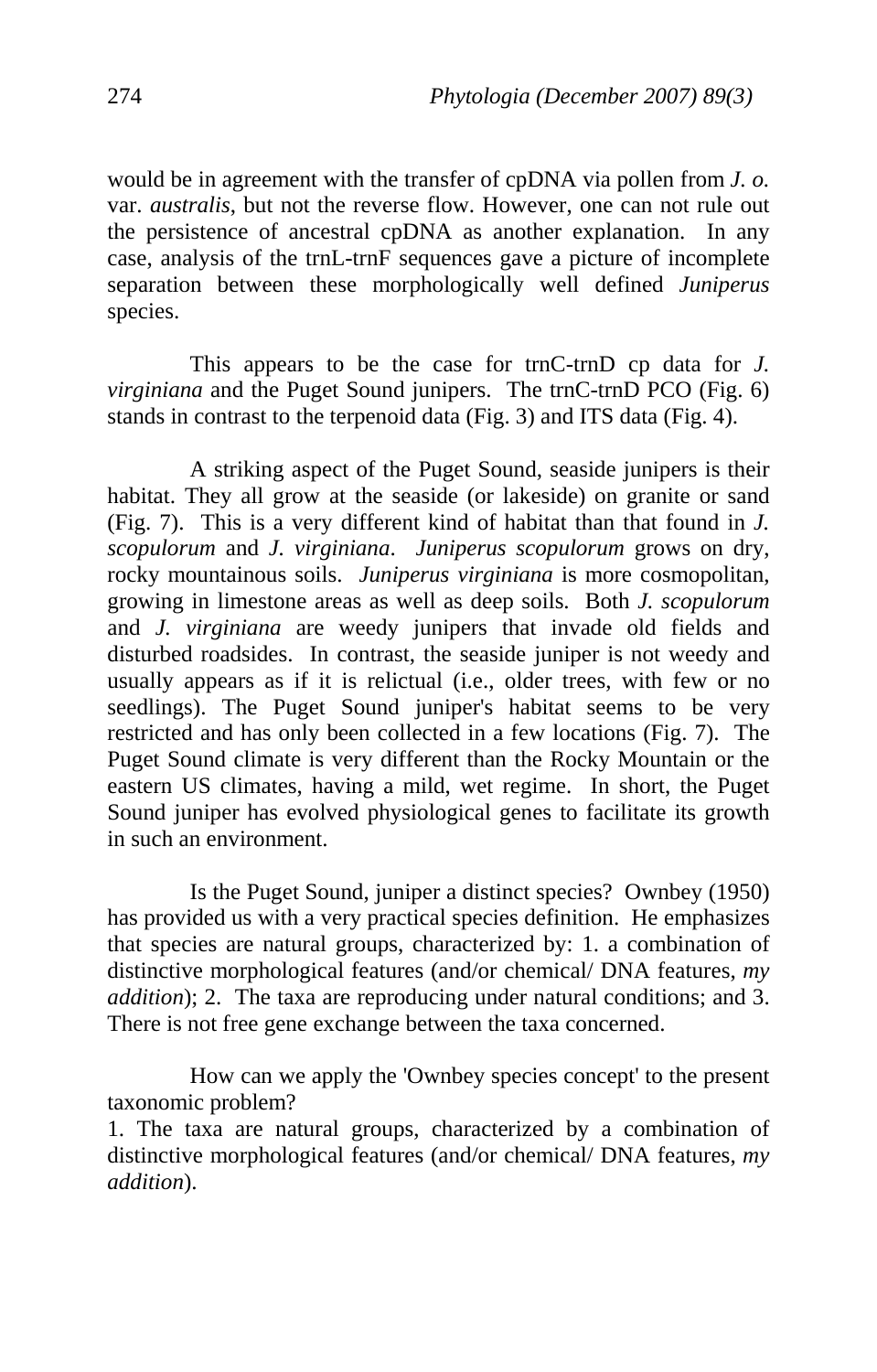Recently, Issakainen (1999) wrote "We easily forget that different parts of a single organism's genome may have a different evolutionary history." We might modify his statement to read "different parts of the genome may be under differential selection pressure." We, as taxonomists, have relied on morphology as the deciding data for the recognition of species, varieties, and indeed most of our nomenclatural taxa. This is only natural, as the morphology is "what you see." The morphology is a product of the plant's genes plus the environment. The genes are composed of DNA and in tomato the genome size is about 700,000,000 base pairs (bp) versus 4,000,000 bp in *E. coli* and 230,000,000,000 bp in man (Brown, 1986) and these appear to represent 20,000 to 30,000 genes (Somerville and Somerville, 1999). The amount of the genome that we see in the morphology is not known precisely. But, in an interesting study of two species of goldenrod (*Solidago*), Charles and Goodwin (1953) made the following estimates for the minimum number of genes for several key taxonomic characters:

| Character                           | Minimum number of genes |  |  |
|-------------------------------------|-------------------------|--|--|
| leaf margins: entire vs. serrate    |                         |  |  |
| leaf surface: glabrous to pubescent | 6                       |  |  |
| leaf thickness                      | 6                       |  |  |
| basal leaves: length                | 8                       |  |  |
| leaf cuticle: degree of sculpturing | 5                       |  |  |
| stomatal apparatus: length          |                         |  |  |

 Thus, for these 6 key characters separating *S. sempervirens* and *S. rugosa*, they estimated that the species differed by a minimum of 35 genes. How many DNA base pairs this represents is unknown.

 Irving and Adams (1973) applied these methods to estimate the minimum number of genes controlling monoterpenes in *Hedeoma*. They found that 20 monterpenoids were inherited by from 1 to 7 genes, with an average of 1.95 genes per compound. Thus, these 20 monoterpenoids appeared to be inherited by a minimum of 39 genes. Again a small sample of the total genome.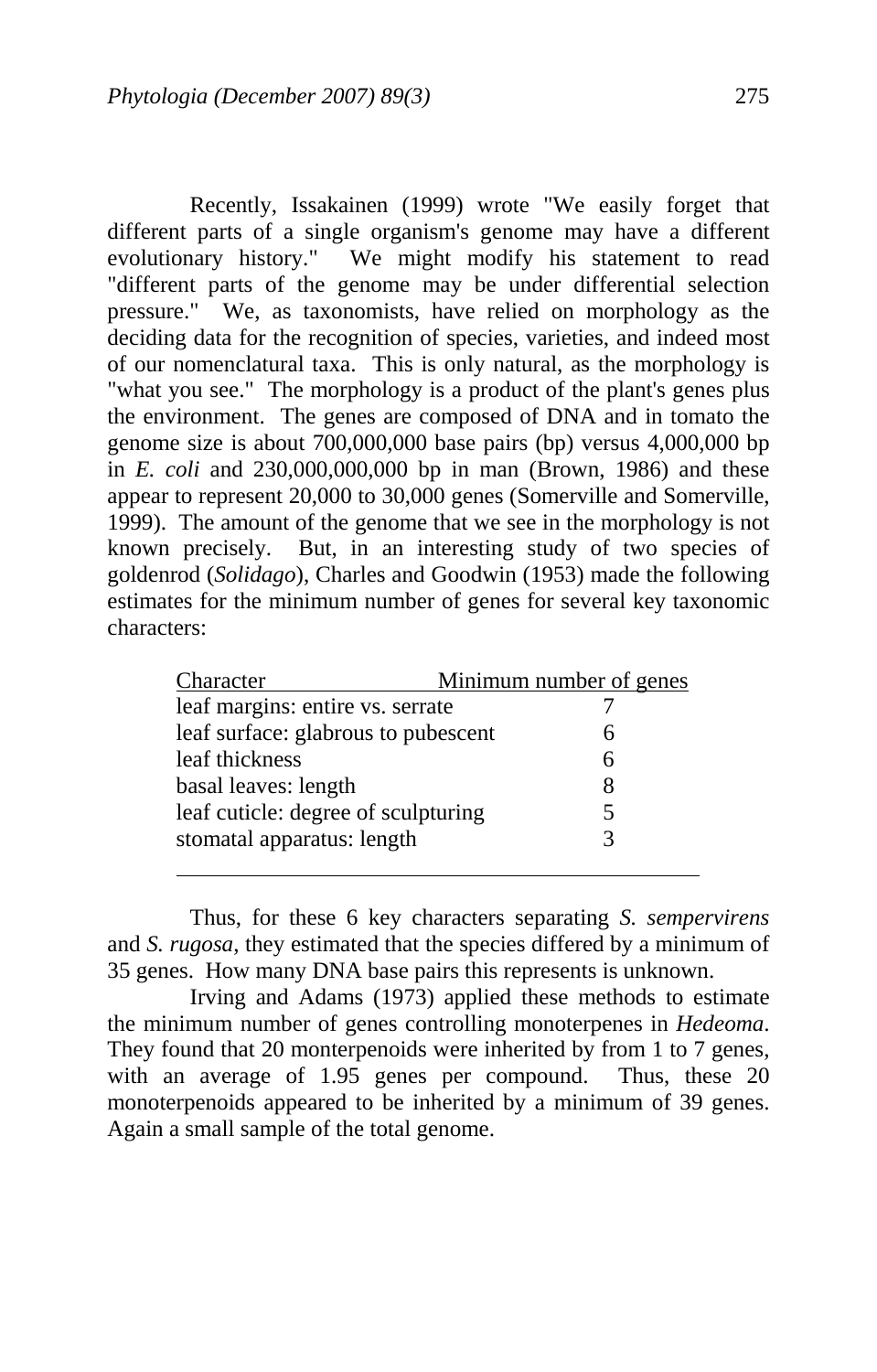If *Solidago* and *Hedeoma* have 20,000 to 30,000 genes as commonly expected in plants (Somerville and Somerville, 1999), then the *Solidago* morphology and *Hedeoma* monoterpenes are small samples of these genomes. Somerville and Somerville (1999) show that, in *Arabidopsis*, 54% of the genes can be assigned a known function. Although they did not show morphology *per se*, they did show that of the genes with known function, approximately 5% control cell structure and 6% code for secondary metabolism in *Arabidopsis*.

 For the case of the seaside (Puget Sound) juniper, the taxon is distinct from both *J. scopulorum* and *J. virginiana* in its terpenoids and ITS sequences. It is also differentiated in its physiology, enabling it to grow in a habitat foreign to both *J. scopulorum* and *J. virginiana.*  Clearly the Puget Sound juniper (seaside juniper) is characterized by a combination of terpenoid, ITS DNA and physiological traits, these independent of those relating to morphology.

2. The taxa are reproducing themselves under natural conditions.

 Of immediate concern upon examining the Puget Sound juniper, was that it might be an escaped cultivar of *J. virginiana*. *Juniperus virginiana* was (and continues to be) commonly cultivated by settlers moving westward in the United States. It is a very common ornamental tree found at homesteads, cemeteries and parks in the central and western United States. Several groups of early immigrants came to the Pacific Northwest. Likely, the earliest were the Spanish and Portuguese sailors and explorers. It is extremely unlikely that these explorers, who apparently did not build permanent settlements in the Pacific Northwest would have brought *J. virginiana* for cultivation. The most likely group of settlers were the Anglos from the eastern United States who used the Oregon Trail to migrate to the Pacific Northwest between 1841 and 1869. Apparently, Hudson Bay trappers and Russians visited Puget Sound as early as 1830 (Steve Erickson, pers. comm.). So any junipers older than 176 years old (in 2006) would have pre-dated the earliest known Anglo settlers.

 Although juniper growth rings are not reliable in desert regions due to lack of rings in dry years, the precipitation of Puget Sound is very consistent with a wet season each year. Therefore, the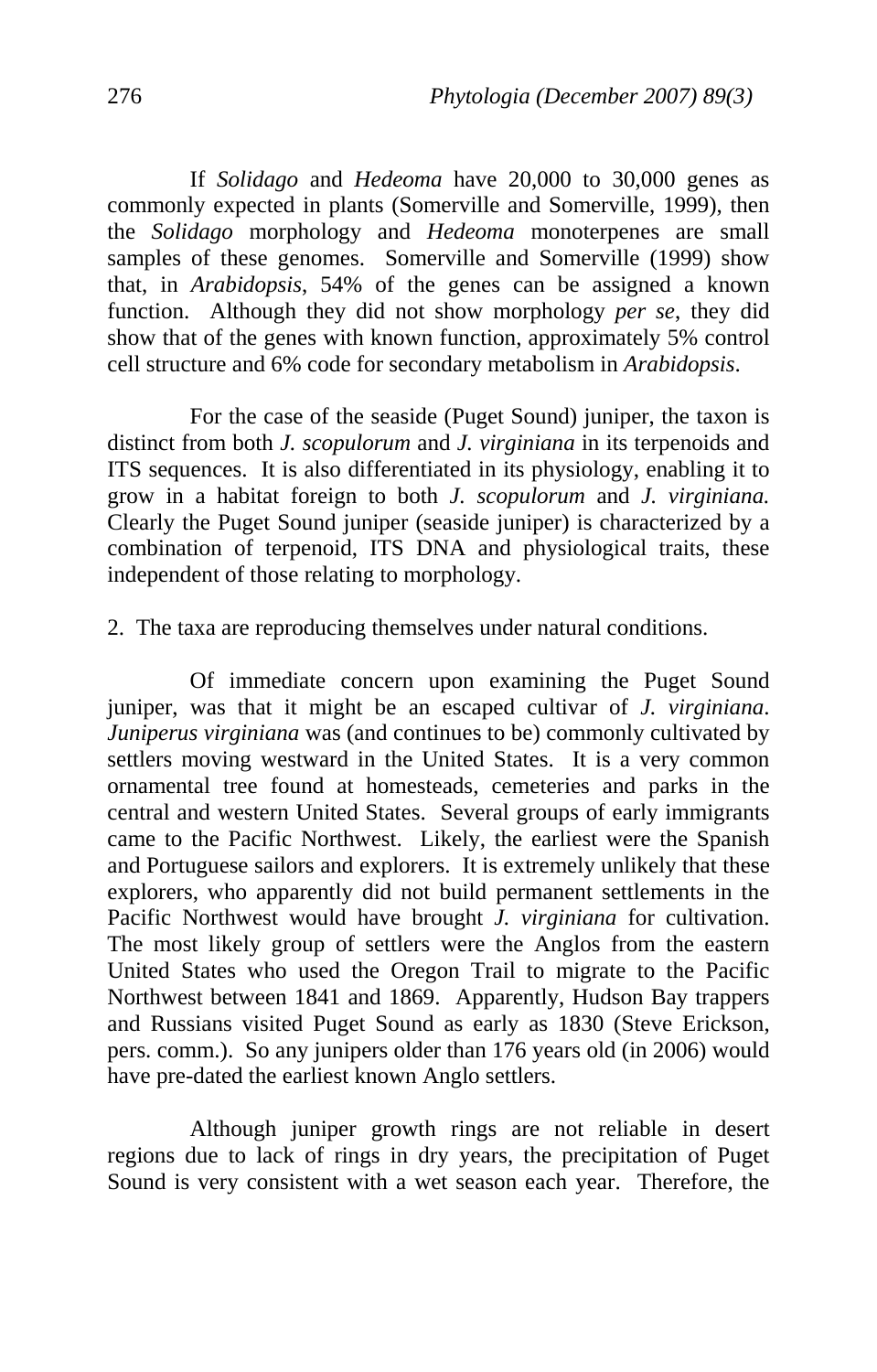$\ddot{\phantom{a}}$ 

growth rings should be a very good measure of the age of junipers in the area. In 2006, the author cored several very large junipers in Puget Sound. Table 2 shows the growth rings varied from 86 to 210 rings. A linear exploitation gives values over 400 yr. Most of the cores had uniform ring spacing for the region scored, except for 11070, Lesqueti

| Tree and<br>Location<br>11065, Yellow<br>Point, BC | trunk<br>radius<br>22.8 cm | # $rings$<br><u>counted</u><br>128<br>in $22.8 \text{ cm}$ | % radius<br>counted<br>100% | approx.<br>age<br>128 yr. |
|----------------------------------------------------|----------------------------|------------------------------------------------------------|-----------------------------|---------------------------|
| 11061, Cowichan<br>Bay, BC                         | 35.5 cm                    | 167<br>in 20.8 cm ca. 285 yr.                              | 58.6%                       | $>167$ yr.                |
| 11065, Lesqueti<br>Island, BC                      | $35 \text{ cm}$            | 163<br>in $29 \text{ cm}$                                  | 82.9%                       | $>163$ yr.<br>ca. 196 yr. |
| 11070, Lesqueti<br>Island, BC                      | 64 cm                      | 210<br>in 11cm                                             | 17.2%                       | $>$ 210 yr<br>ca. 400-500 |
| 11067, Friday<br>Harbor, San Juan Isl. in 24 cm    | 40 cm                      | 86                                                         | 60%<br>ca. 140 yr.          | $> 86$ yr.                |
| $11072$ , English<br>Camp, San Juan Isl.           | 106.7                      | 92<br>in $18 \text{ cm}$                                   | 33.7%                       | $>92$ yr.<br>ca. 273 yr.  |
| 11077, Skagit<br>Island, WA                        | 118.6 cm                   | 140<br>in 20 cm                                            | 33.7%                       | $>140$ yr.<br>ca. 415 yr. |

Table 2. Estimated ages and sizes of junipers in the Puget Sound area.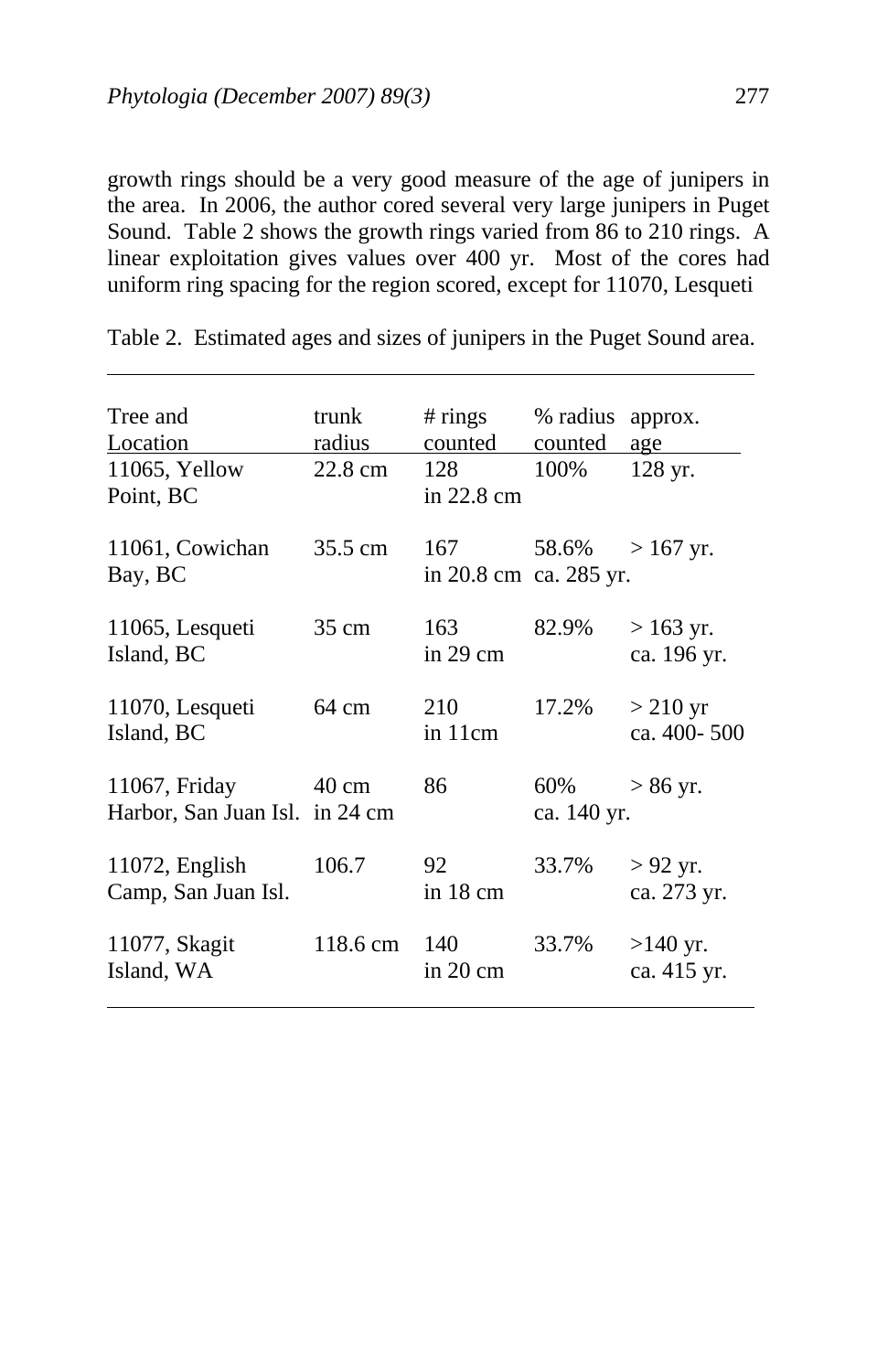Island, that had very compressed rings in the 11 cm that was scoreable. It is clear that the seaside juniper predates Anglo settlement and the taxon is naturally occurring. In addition, high genetic variation between the seaside junipers, argues against the introduction by settlers. Recent introduction would have produced a genetic bottleneck effect that is not present in these populations. Although there is almost universal damage to the seed cones by insects, resulting in exserted seeds, the seaside juniper is reproducing itself under natural conditions.

3. There is not free gene exchange between the taxa.

 The nearest population of *J. scopulorum* is about 140 km east of Puget Sound at Ross Lake, BC. The nearest population of *J. virginiana* is in central Nebraska, several thousand km to the east. It seems unlikely that gene flow is currently occurring between the seaside juniper and either *J. scopulorum* or *J. virginiana*.

 In summary, the seaside juniper of Puget Sound is an entity that is genetically defined (primarily by its chemistry and DNA sequences), reproducing itself under natural conditions and is not interbreeding with other juniper species. Because of this, I recognize it as a new species as follows:

*Juniperus maritima* R. P. Adams **sp. nov.** Type: Canada, BC, Vancouver Island, Brentwood Bay, Lat 48° 34.794' N; Long 123° 20.211' W, elev. 5 m., 29 May 2006, *R. P. Adams 11056* (HOLOTYPE: BAYLU, ISOTYPE: V).

A *J. scopulorum* similis sed differt strobilis seminiferis in 14-16 menses maturescentibus, seminibus plerumque ex strobilo exsertis, et apicibus foliorum squamiformium obtusis. Differt a *J. virginiana*  strobilis seminiferis majoribus (6-8 mm) saepe reniformibus, seminibus plerumque ex strobilo exsertis, foliis squamiformibus minus quam 1/5 longitudinis imbricatis, et ramulis laevibus porphyreis.

 This species is similar to *J. scopulorum* but differs in that the seed cones mature in 1 year (14-16 months), seeds are usually exserted from the cone, and the scale leaf tips are obtuse (Table 3). It differs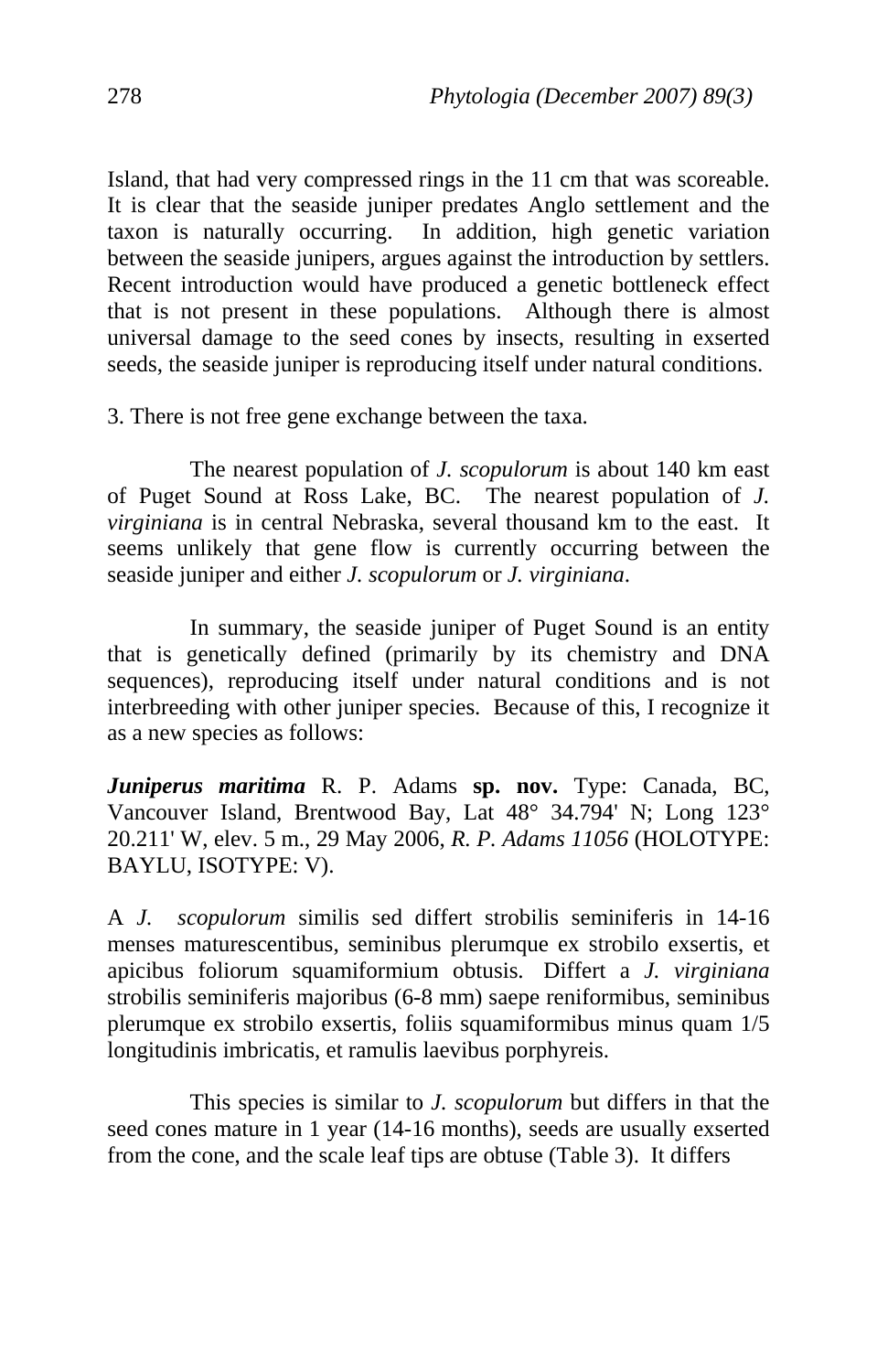from *J. virginiana* in having larger seed cones (6-8 mm) that are often reniform, seeds usually exserted from the cone, scale leaves overlap less than 1/5 the length, and branchlets are smooth and reddish-brown.

|                     | J. maritima                                 | J. scopulorum   | J. virginiana |
|---------------------|---------------------------------------------|-----------------|---------------|
| seed cones mature   | $1 \text{ yr} (14{\text -}16 \text{ mos.})$ | 2 years         | 1 year        |
| seed cone diam.     | $6-8$ mm                                    | $6-9$ mm        | $3-6(7)$ mm   |
| seed cone shape     | globose to                                  | globose to      | ovoid         |
|                     | reniform                                    | reniform        |               |
| seeds per cone      | (1) 2                                       | (1) 2 (3)       | $1-2(3)$      |
| exserted seeds      | ubiquitous                                  | rare            | rare          |
| scale leaf overlap  | $< 1/5$ length                              | $< 1/5$ length  | $>1/4$ length |
| scale leaf tips     | obtuse                                      | acute to obtuse | acute         |
| branchlets (6-15mm, | smooth.                                     | smooth.         | brown with    |
| diam.)              | reddish-brown                               | bright reddish- | persistent    |
|                     |                                             | brown           | old leaves    |

Table 3. Morphological comparison of *J. maritima*, *J. scopulorum* and *J. virginiana*.

*Junipers maritima* is known only from the Puget Sound area (Fig. 7). It is usually found in rocky areas, often within meters of the water. However, a population exists on coastal sand dunes near Cranberry Lake, Whidbey Island, WA. No other population has been found on sand, so that site is likely atypical.

## **Population Status**

 The Lesqueti Island population (LS, Fig. 7) is in a nature reserve and consists of hundreds of trees. It appears to be a robust population and not threatened.

 The Yellow Point population (YP, Fig. 7) at Yellow Point Resort, private land, has tens of trees that appear to be reproducing, but development and human impact at the resort threatens it.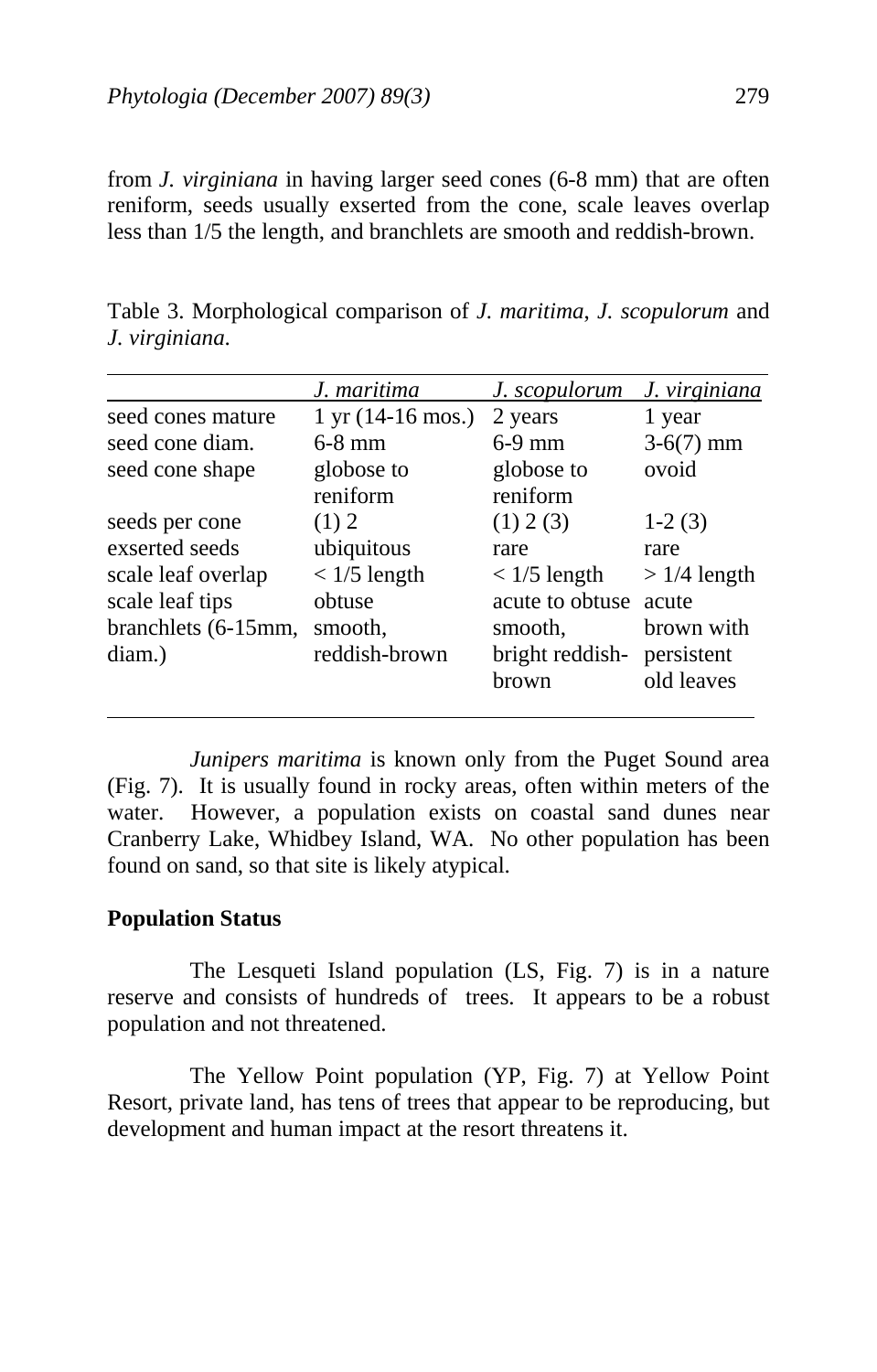

Figure 7. Distribution of *Juniperus maritima* based on Adams field collections (acronyms) and herbarium specimens (stars) from V, WS, and WTU.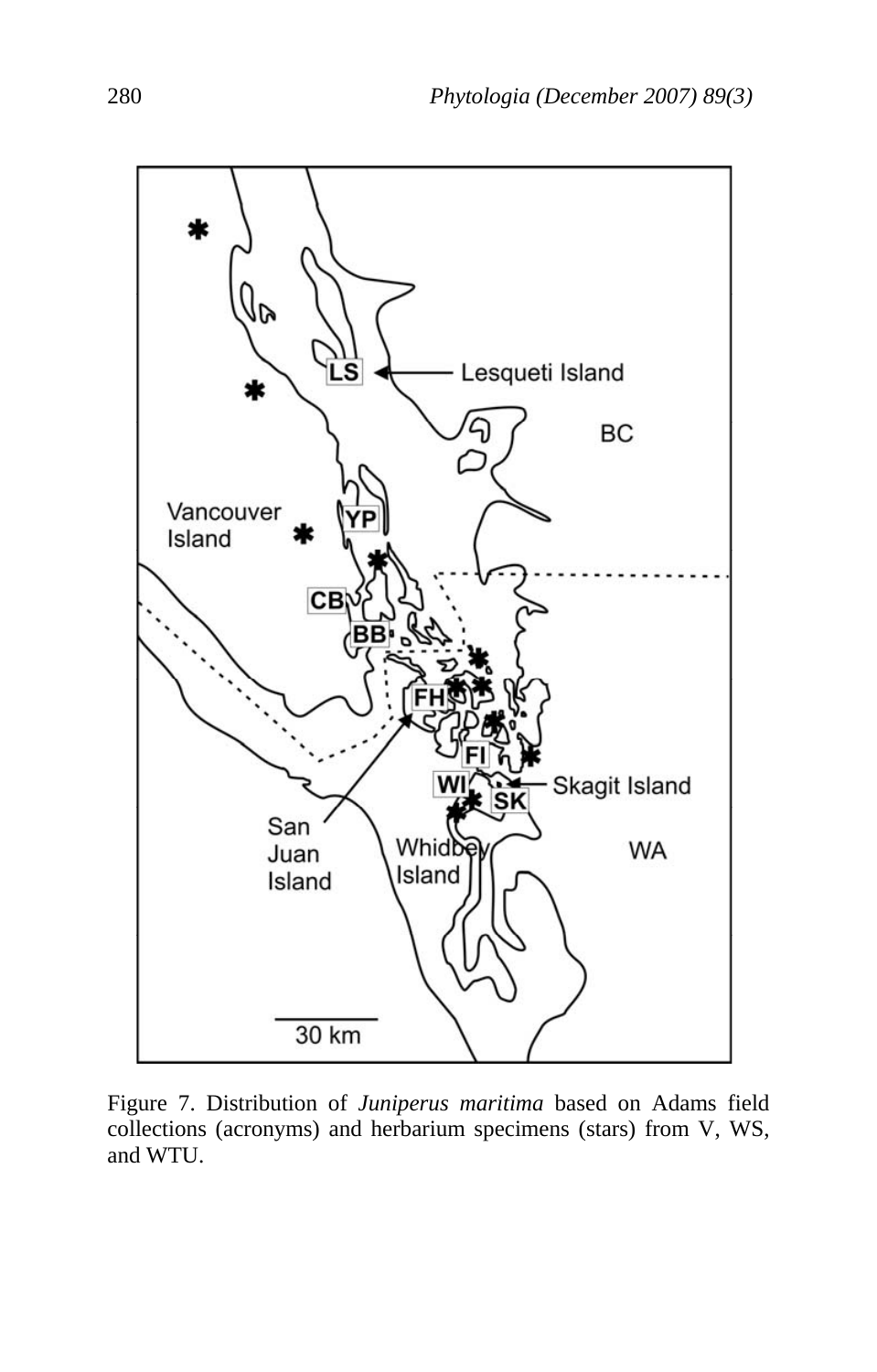The Cowichan Bay population (CB, Fig. 7) is on private land. Approximately 10 trees were seen. No seedlings or saplings were observed.

 The Brentwood Bay population (BB, Fig. 7) consists of 6 mature trees on seaside granite. It is at the north end of the Tsartlit Reserve and is protected from development.

 The Friday Harbor plants are found chiefly on rocks at the Univ. of Washington Marine Station (8-10 trees) and at the NPS, English Camp (6 old, mature trees) on the opposite side of San Juan Island. These sites are protected from development.

 The Fidalgo Island, Washington State Park, Anacortes, WA was the most robust population examined with hundreds of trees of various ages. It is in a protected park and its future looks secure.

 On Whidbey Island, a natural population was found on coastal sand dunes in Deception Pass Park (near Cranberry Lake). There are 10-20 trees, all very stunted from constant ocean winds and salt spray. Some age differences were observed. The site is in a park and protected from cutting. However, beach use and a large storm could threaten this population. Several other seaside junipers appear to have been planted at houses in the interior of Whidbey Island and are growing well in deep soil.

 About 10 individuals were seen on Skagit Island, ranging from very old to young saplings. Skagit Island is a protected area so, aside from fires, this little population appears stable.

### **ACKNOWLEDGEMENTS**

 Thanks to B. L. Turner and A. E. Schwarzbach for reviewing the manuscript and Guy Nesom for providing the Latin diagnosis. Field collections would not have been possible without excellent assistance by numerous collaborators: Steve Erickson, Whidbey and Skagit Island, WA; Eugene Kozloff, San Juan Island; Peter Dederich, NPS, English Camp, San Juan Island, WA; Ted Smith, Deception Pass State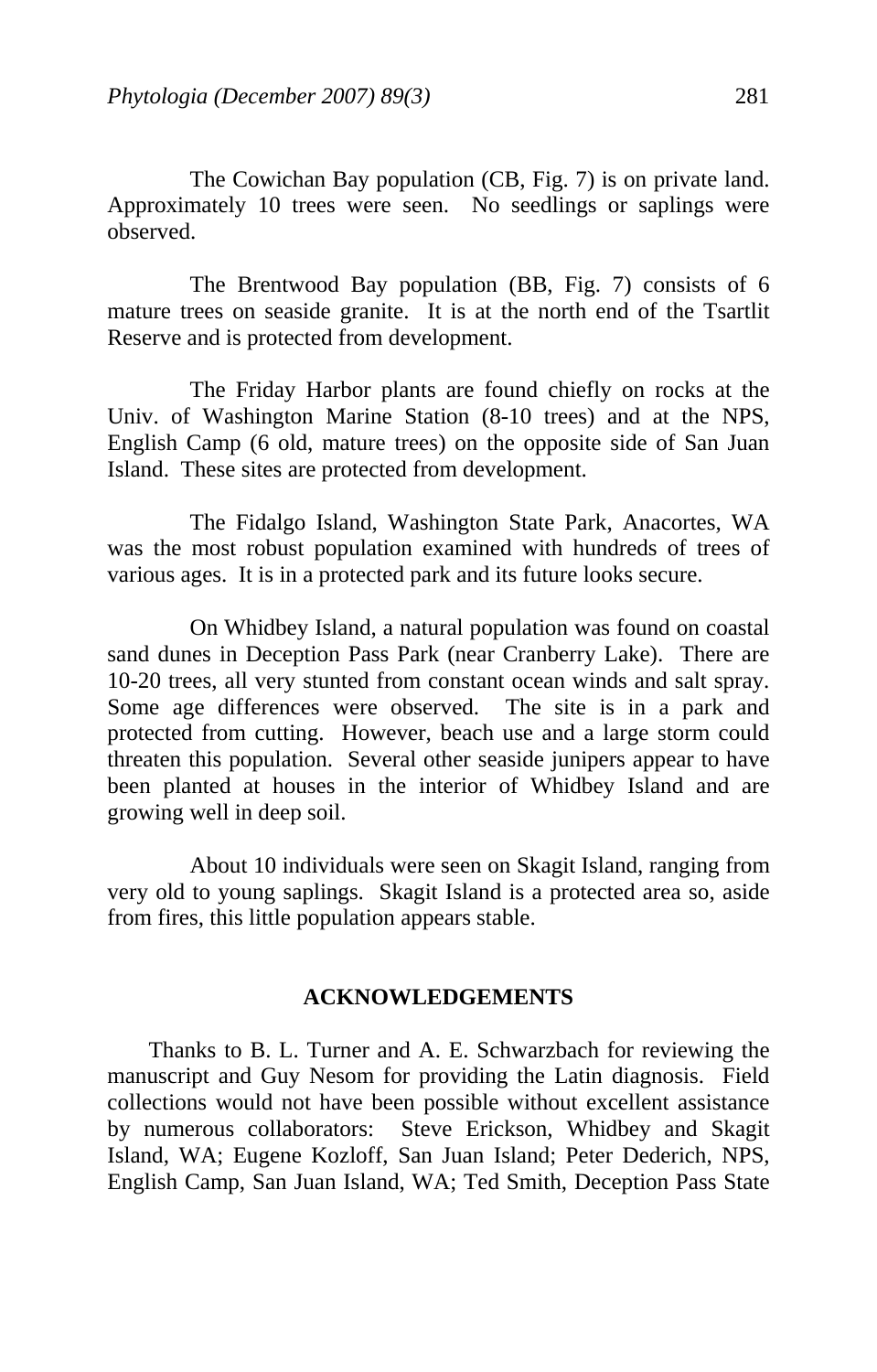Park, Whidbey Island, WA; Richard Hebda, Adolf Ceska, and John Pinder-Moss, Royal British Columbia Museum (V); Lance Goldy, Yellow Point Resort, BC; and Drew Chapman and Wade Calder, Lesqueti Island Ecological Reserve, BC. Thanks to Andrea Schwarzbach for trnC-trnD primers CD10F and CD3R sequence information and helpful advice. Thanks to Tonya Yanke for lab assistance. This research supported in part by funds from Baylor University.

### **LITERATURE CITED**

- Adams, R. P. 1975. Statistical character weighting and similarity stability. Brittonia 27: 305-316.
- Adams, R. P. 1983. Infraspecific terpenoid variation in *Juniperus scopulorum*: Evidence for Pleistocene refugia and recolonization in western North America. Taxon 32: 30 - 46.
- Adams, R. P. 2004. Junipers of the World: The genus *Juniperus*. Trafford Publ., Vancouver, B. C.
- Adams, R. P., A. E. Schwarzbach, and R. N. Pandey. 2003. The Concordance of Terpenoid, ISSR and RAPD markers, and ITS sequence data sets among genotypes: An example from *Juniperus*. Biochem. Syst. Ecol. 31: 375-387.
- Blattner, F. R. 1999. Direct amplification of the entire ITS region from poorly preserved plant material using recombinant PCR. BioTechniques 27: 1180-1186.
- Charles, D. R. and R. H. Goodwin. 1953. An estimate of the minimum number of genes differentiating two species of golden-rod with respect to their morphological characters. Amer. Natl. 77: 53-69.
- Demesure, B., N. Sodzi and R. J. Petit. 1995. A set of universal primers for amplification of polymorphic non-coding regions of mito chondrial and chloroplast DNA in plants. Mol. Ecol. 4:129-131.